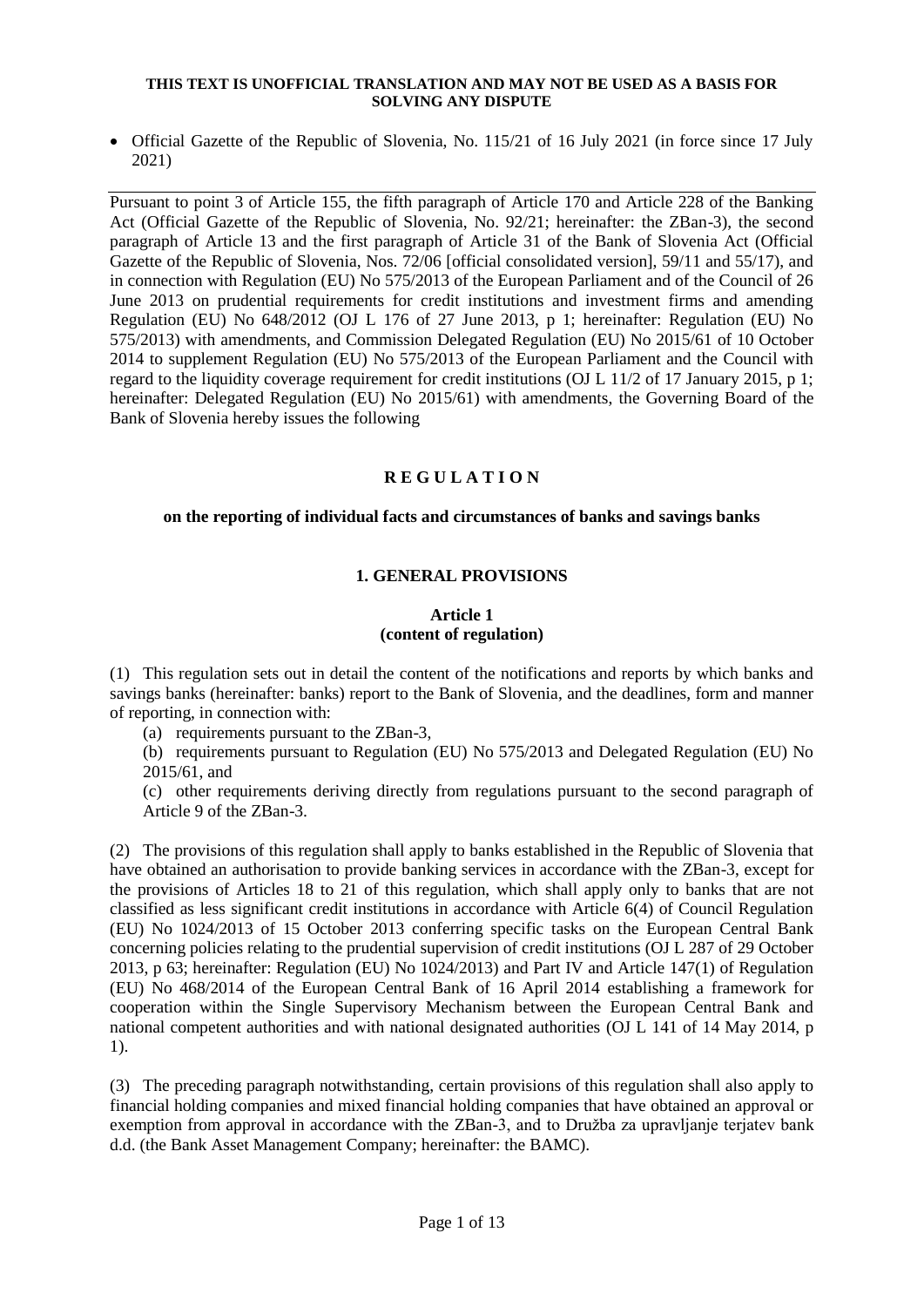(4) The provisions of Section 2 of this regulation shall apply to banks on an individual basis, unless this regulation explicitly stipulates in specific cases the obligation to report and issue notifications on a consolidated basis as defined in Chapter 2 of Title II of Part One of Regulation (EU) No 575/2013. The provisions of Section 3 of this regulation shall apply to banks on an individual basis or a consolidated basis, as proceeds from Title II of Part One of Regulation (EU) No 575/2013, unless in specific cases this regulation explicitly stipulates an obligation to report on an individual basis. The provisions of Section 4 of this regulation shall apply to banks on an individual basis or a consolidated basis, as proceeds from the regulations referred to in the second paragraph of Article 9 of the ZBan-3.

(5) Wherever the ZBan-3 or Regulation (EU) No 575/2013 or Delegated Regulation (EU) No 2015/61 in connection with this regulation and the application of the exception under second paragraph of this article require notifications and reporting to the European Central Bank as the competent authority for the execution of authorisations and tasks of prudential supervision of banks in accordance with Regulation (EU) No 1024/2013, the notifications and reports pursuant to this regulation shall also always be sent to the Bank of Slovenia.

(6) Wherever this regulation makes reference to the provisions of other regulations, these provisions shall apply in their wording applicable at the time in question.

## **Article 2 (definition of terms)**

(1) The terms used in this regulation shall have the same meaning as in the provisions of the ZBan-3 or Regulation (EU) No 575/2013 and Delegated Regulation (EU) No 2015/61, and the regulations issued on their basis.

(2) For the purposes of Article 17 of this regulation, an "indirect exposure" means a bank's exposure to an individual client that arises as a result of credit protection received for the bank's direct exposure to another client that is the underlying debtor of the bank, and that could become a direct exposure of the bank to the client in question in the event of a default by the underlying debtor. These comprise a bank's exposures to providers of unfunded credit protection or to collateral issuers and other similar exposures. Credit protection for asset items (financial assets) and credit protection for contingencies and commitments (off-balance-sheet items) are both taken into account, irrespective of whether they meet the minimum requirements with regard to eligibility in accordance with Regulation (EU) No 575/2013.

# **2. REPORTING IN CONNECTION WITH REQUIREMENTS FROM THE ZBAN-3**

## **1.1.Reporting on qualifying holders and material circumstances pursuant to Article 228 of the ZBan-3**

## **Article 3 (data entered in the companies register)**

(1) Evidence of data and changes to data that is entered in the companies register shall be submitted to the Bank of Slovenia by banks within five business day of receiving the relevant order by the competent court.

(2) The provisions of this article shall also apply *mutatis mutandis* to financial holding companies and mixed financial holding companies that have obtained an approval or exemption from approval in accordance with the ZBan-3.

# **Article 4**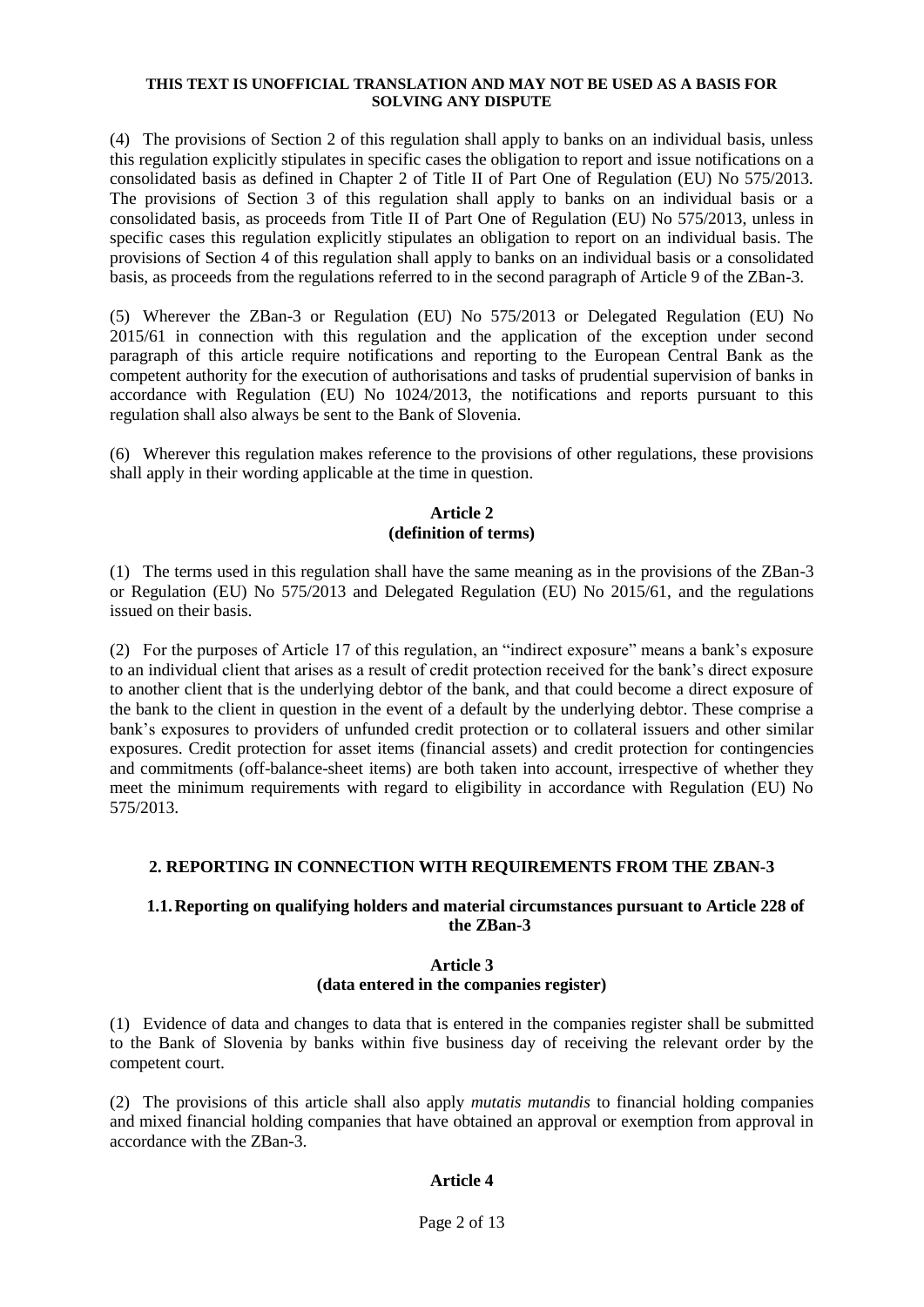### **(convening and resolutions of general meeting)**

(1) Banks shall notify the Bank of Slovenia of the convening of the general meeting by submitting the notice to convene within five business days of its publication. Banks shall notify the Bank of Slovenia of any additions to the agenda of the general meeting, or shall submit a fair copy of the agenda of the general meeting within five business days of its publication.

(2) The preceding paragraph notwithstanding, in the event of planned amendments to its articles of association the bank shall also submit the proposed amendments to its articles of association simultaneously with the notice to convene the general meeting.

(3) Banks shall send the Bank of Slovenia a notarised copy of the minutes with the resolutions passed at the general meeting, together with appendices, within five business days of the session of the general meeting. For amendments to the articles of association banks shall also submit a fair copy of the articles of association.

(4) The provisions of this article shall also apply *mutatis mutandis* to financial holding companies and mixed financial holding companies that have obtained an approval or exemption from approval in accordance with the ZBan-3.

## **Article 5 (shareholders and qualifying holders)**

(1) Within five business days of the entry of the change in the share register at the Central Securities Clearing Corporation, banks shall notify the Bank of Slovenia in accordance with the first paragraph of Article 81 of the ZBan-3 of any change as a result of which the holding of an individual shareholder changes such that:

(a) it exceeds the limit of a qualifying holding or is reduced and no longer achieves a qualifying holding, or

(b) it exceeds the upper limit of the range or falls below the lower limit of the range of the qualifying holding for which the qualifying holder was granted an authorisation for a qualifying holding.

(2) Banks shall notify the Bank of Slovenia of any change in the ownership of the bank's shares where an individual qualifying holder's holding of equity or voting rights changes within the range of the qualifying holding for which the qualifying holder was granted an authorisation for a qualifying holding, within five business days of the entry of the change in the share register at the Central Securities Clearing Corporation.

(3) Banks whose shares are traded on a regulated market shall notify the Bank of Slovenia in accordance with the second paragraph of Article 81 of the ZBan-3 with regard to the shareholders that hold a qualifying holding and with regard to those qualifying holdings as at 31 December by the end of January of the current year.

(4) Banks shall notify the Bank of Slovenia in accordance with the third paragraph of Article 81 of the ZBan-3 of the conclusion of a shareholders' agreement, and of arrangements and other circumstances in connection with future qualifying holders, within five business days of the conclusion of the agreement or arrangement or of the bank learning of such facts or circumstances.

(5) The notifications referred to in the first, second and third paragraphs of this article shall contain at least the name of the shareholder, the shareholder's holding before and after any change, and the date of the occurrence of the change.

# **Article 6**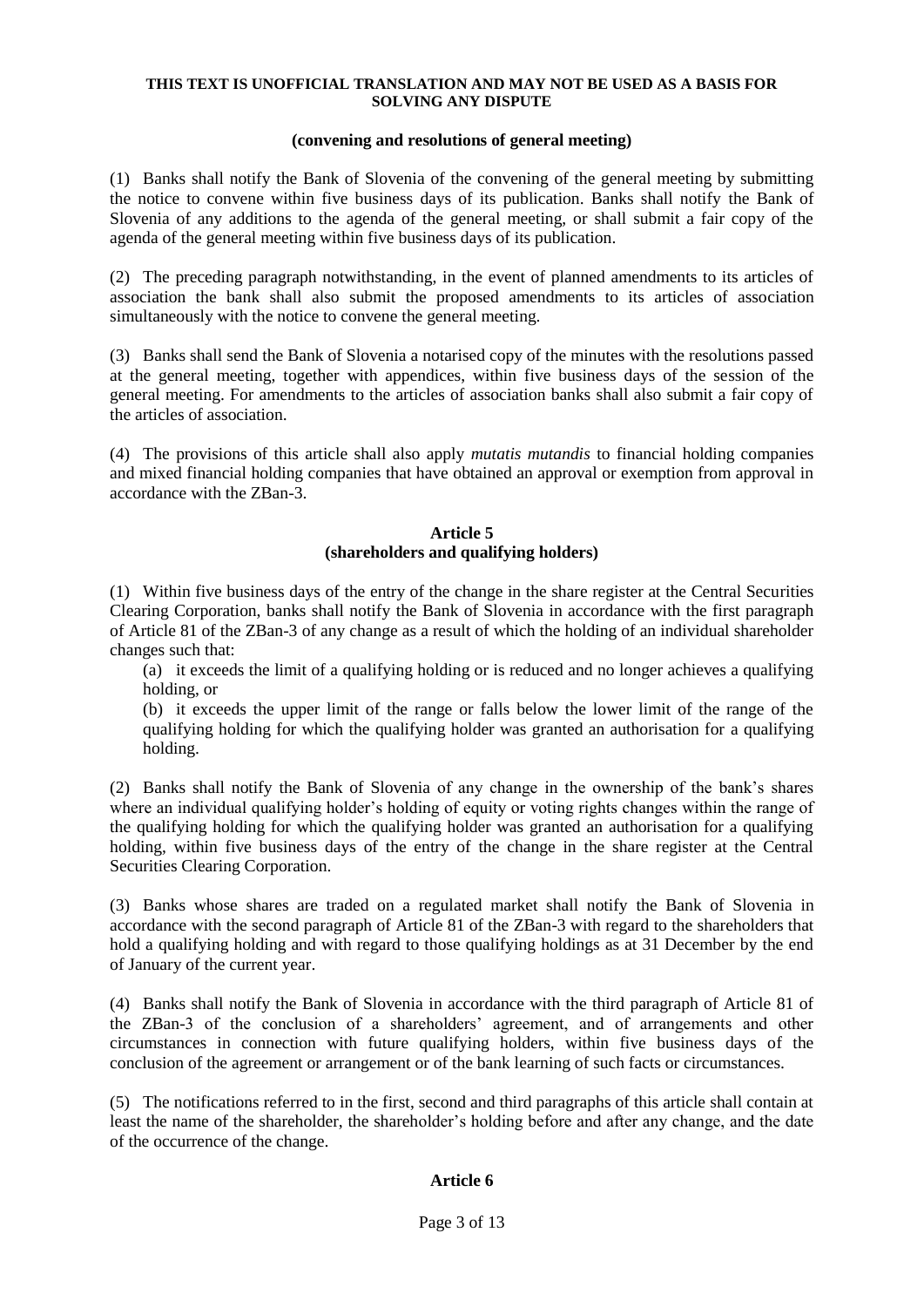### **(acquisition and disposal of shares, participating interests and membership rights in legal persons)**

(1) Banks shall notify the Bank of Slovenia within five business days of the *de facto* acquisition or disposal of a direct holding of shares, participating interests or membership rights in other legal entities not included in the trading book. The notification shall cite the basic information about the legal entity (business name, registered office, address, registration number), the size of the holding or the change, the amount of consideration in the case of acquisition, and the date of acquisition or disposal of the shares, participating interests or membership rights in other legal entities.

(2) The preceding paragraph notwithstanding, banks shall notify the Bank of Slovenia within five business days of *de facto* payments into other legal entities, even if the bank's holding of shares, participating interests or membership rights in other legal entities remains unchanged.

(3) When reporting referred to in the first paragraph of this article is covered by the content of the notifications referred to in the first, second, fifth or sixth paragraphs of Article 11 of this regulation, the bank may combine the notifications for both purposes.

(4) Banks shall report annually to the Bank of Slovenia a list of all direct holdings of shares, participating interests or membership rights of all legal entities on the POR-1 form in Annex 1 to this regulation as at the reference date for annual reporting set out in Article 2 of Commission Implementing Regulation (EU) 2021/451 of 17 December 2020 laying down implementing technical standards for the application of Regulation (EU) No 575/2013 of the European Parliament and of the Council with regard to supervisory reporting of institutions and repealing Implementing Regulation (EU) No 680/2014 (OJ L 97 of 19 March 2021, p 1; hereinafter: the ITS for supervisory reporting).

(5) The deadline for submitting the reports referred to in the third paragraph of this article is the remittance date for annual information set out in Article 3 of the ITS for supervisory reporting.

## **Article 7 (cessation of provision of certain services)**

(1) Banks shall notify the Bank of Slovenia of the cessation of the provision of particular services referred to in the first and third paragraphs of Article 31 of the ZBan-3 within five business days of the passing of the relevant resolution by the bank's governing body.

(2) Banks shall also notify the Bank of Slovenia of the cessation of the provision of specific services in the cases referred to in points 1 and 2 of the first paragraph of Article 122 of the ZBan-3 within five business days of the aforementioned circumstances arising.

### **Article 8 (other facts and circumstances)**

(1) Banks shall notify the Bank of Slovenia of facts and circumstances that are material to an assessment of whether the bank operates in accordance with the regulations set out in the second paragraph of Article 9 of the ZBan-3 and shall submit a description thereof within five business days of the facts and circumstances arising or being confirmed by the bank's governing body.

(2) The following in particular shall be deemed facts and circumstances referred to in the preceding paragraph:

- (a) a change in the bank's business model,
- (b) a change in the business strategy of the bank or the group,

(c) major organisational, personnel or other changes that have an impact on the operations of the bank or the group (e.g. IT infrastructure, replacement of key personnel).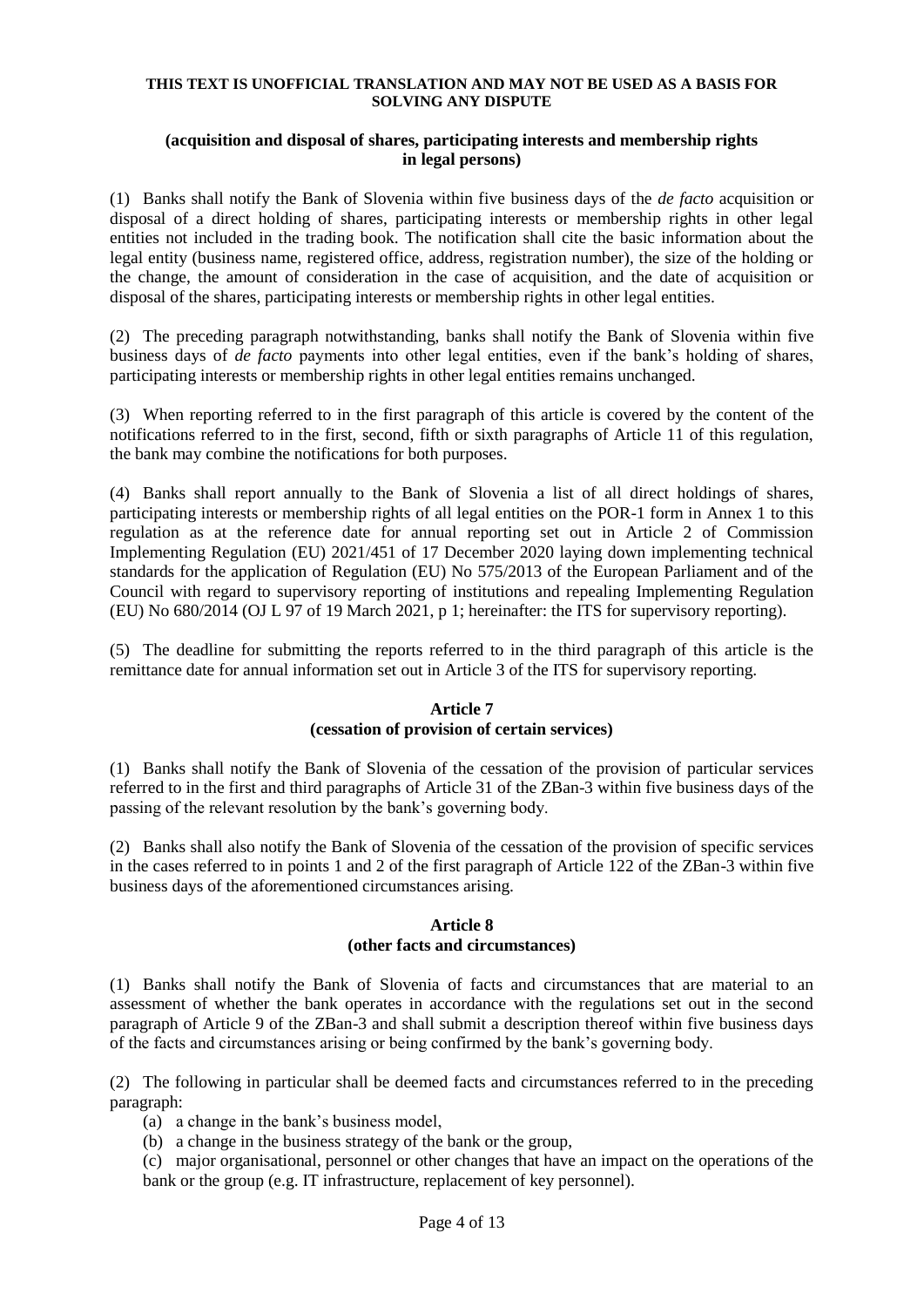(3) After the auditing of the annual report or consolidated annual report, the bank shall submit a copy of the letter to the bank's governing body to the Bank of Slovenia, within five business days of the delivery of the letter by the audit firm.

#### **2. 2. Reporting in connection with other requirements from the ZBan-3**

### **Article 9 (notification of introduction or withdrawal of individual type of product)**

Banks shall notify the Bank of Slovenia:

(a) of their intention to introduce a new type of product within the scope of its authorisation to provide services and its classification within the framework of the services for which it holds an authorisation in accordance with the ZBan-3 or Regulation (EU) No 1024/2013,

(b) of the passing of a resolution by the bank's governing body on the fulfilment of the requirements for the inclusion of a new type of product referred to in Article 28 of the Regulation on internal governance arrangements, the governing body and the internal capital adequacy assessment process for banks and savings banks (Official Gazette of the Republic of Slovenia, No. 115/21; hereinafter: the internal governance arrangement regulation) in the bank's services at least 14 days before commencing the marketing of the new product, and

(c) of the passing of a resolution by the bank's governing body on the withdrawal of a particular type of product referred to in Article 28 of the internal governance arrangement regulation from offer and marketing within 14 days of the withdrawal of a particular type of product from offer and marketing.

#### **Article 10**

#### **(transactions with persons in a special relationship with the bank)**

(1) Banks shall notify the Bank of Slovenia in accordance with Article 170 of the ZBan-3 of legal transactions with persons in a special relationship with the bank concluded under conditions that are more favourable than those under which the bank typically concludes transactions with other persons during the same period.

(2) The notification referred to in the preceding paragraph shall contain the essential information about the concluded transaction encompassing at least the following: the name of the person in a special relationship with the bank with which the transaction was concluded, the date that the supervisory board's approval was obtained, the date of the conclusion of the transaction, the type, amount and maturity of the transaction, a description of the contractual conditions that are the subject of more favourable treatment, and the grounds for concluding the transaction under more favourable conditions.

(3) The notification referred to in the first paragraph of this article shall be sent by the bank within five business days of the transaction being concluded.

#### **Article 11 (notification of qualifying holdings)**

(1) Banks shall notify the Bank of Slovenia within five business days of the *de facto* acquisition of shares in, a participating interest in or other rights in a financial institution or a financial sector entity for which it has obtained an authorisation for a qualifying holding. The notification shall cite information about the legal entity, the size of the qualifying holding, the amount of consideration and the date of acquisition.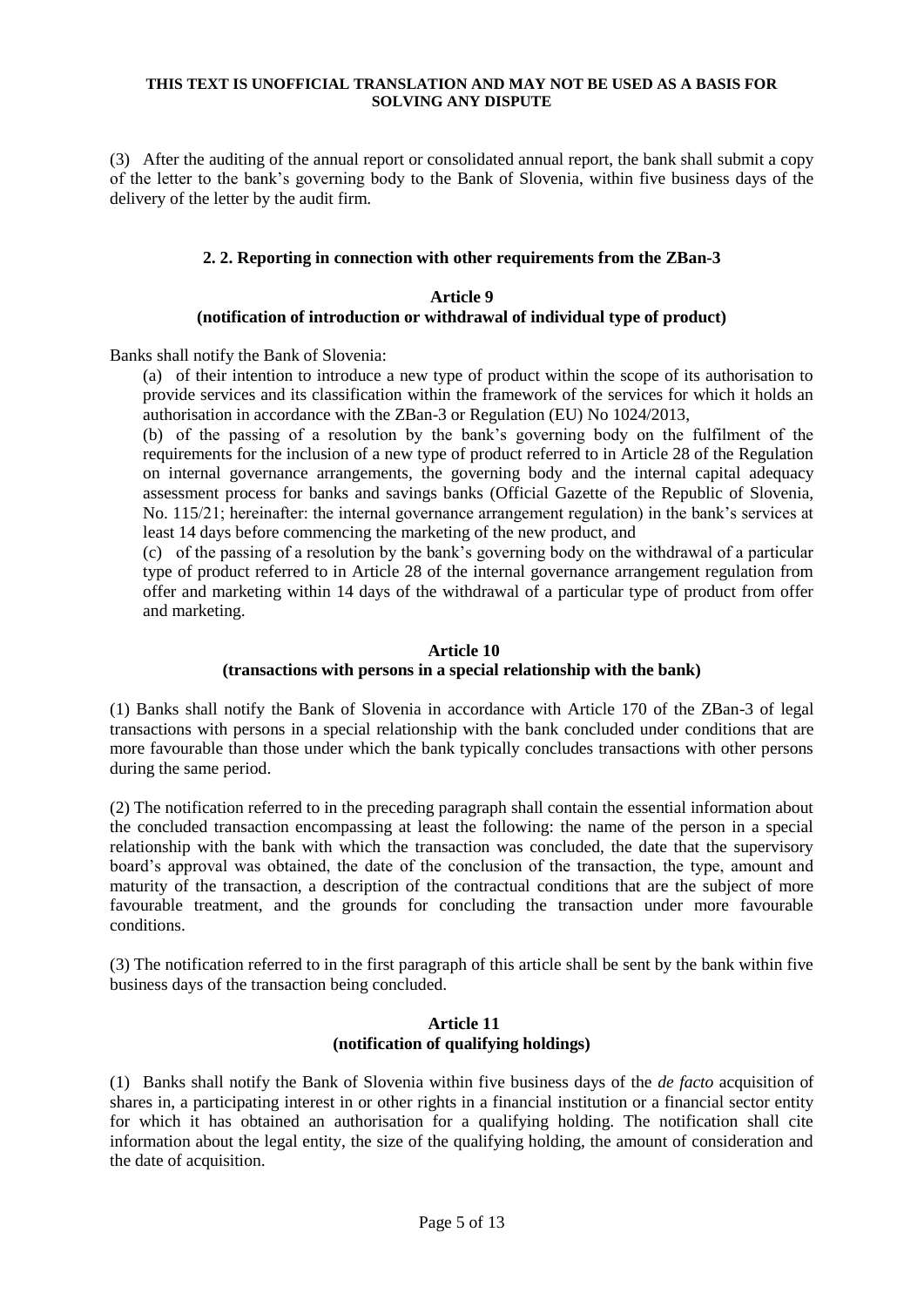(2) The preceding paragraph notwithstanding, in the cases referred to in the fifth paragraph of Article 223 of the ZBan-3, banks shall notify the Bank of Slovenia of the acquisition and terms of acquisition of a qualifying holding for which in accordance with Article 223 of the ZBan-3 prior authorisation from the Bank of Slovenia is not required within five business days, submitting the relevant evidence at the same time.

(3) If a bank acquires a qualifying asset in a financial institution or financial sector entity that results in a qualifying holding in the financial institution or financial sector entity of between 20% and 50%, as a result of the redemption of collateral for the repayment of claims pursuant to point 2 of the fifth paragraph of Article 223 of the ZBan-3 or the conversion of claims into equity within the framework of compulsory composition proceedings against the financial institution or financial sector entity pursuant to point 3 of the fifth paragraph of Article 223 of the ZBan-3, it shall, in addition to the notification and evidence set out in the sixth paragraph of Article 223 of the ZBan-3, submit to the Bank of Slovenia the documentation and information referred to in Article 4 and points (a) and (e) of the first paragraph of Article 5 of the Regulation on the documentation for the granting of an authorisation for a qualifying asset to banks and savings banks (Official Gazette of the Republic of Slovenia, Nos.  $47/15$  and  $92/21 - \text{ZBan-3}$ ; hereinafter: the qualifying asset documentation regulation), within five business days.

(4) If a bank acquires a qualifying asset in a financial institution or financial sector entity that results in a qualifying holding in the financial institution or financial sector entity of 50% or more, as a result of the redemption of collateral for the repayment of claims pursuant to point 2 of the fifth paragraph of Article 223 of the ZBan-3 or the conversion of claims into equity within the framework of compulsory composition proceedings against the financial institution or financial sector entity pursuant to point 3 of the fifth paragraph of Article 223 of the ZBan-3, it shall, in addition to the notification and evidence set out in the sixth paragraph of Article 223 of the ZBan-3, submit to the Bank of Slovenia the documentation and information referred to in Articles 4 and 5 of the qualifying asset documentation regulation, within five business days.

(5) Banks shall notify the Bank of Slovenia within five business days of any merger or demerger of a financial institution or financial sector entity in which they hold a qualifying holding, and of any other change of status of such a legal entity. An extract from the companies register or another relevant public register for a financial institution or a translation of a certified extract from the companies register or another relevant public register for a financial sector entity shall be enclosed in the written notification.

(6) Banks shall notify the Bank of Slovenia enije within five business days if the qualifying holding in a financial institution or a financial sector entity falls below the range for which the authorisation was granted by Banka Slovenije. Information about the legal entity, the size of and change in the qualifying holding, and the date of the change shall be cited in the written notification.

(7) Banks shall on an annual basis send the Bank of Slovenia a list of all qualifying holdings referred to in Article 223 of the ZBan-3 on the POR-2 form in Annex 2 to this regulation as at the reference date for annual reporting set out in Article 2 of the ITS for supervisory reporting.

(8) The deadline for submitting the reports referred to in the seventh paragraph of this article is the remittance date for annual information set out in Article 3 of the ITS for supervisory reporting.

## **3. REPORTING IN CONNECTION WITH REQUIREMENTS FROM REGULATION (EU) No 575/2013**

## **Article 12 (entities excluded from the scope of prudential consolidation)**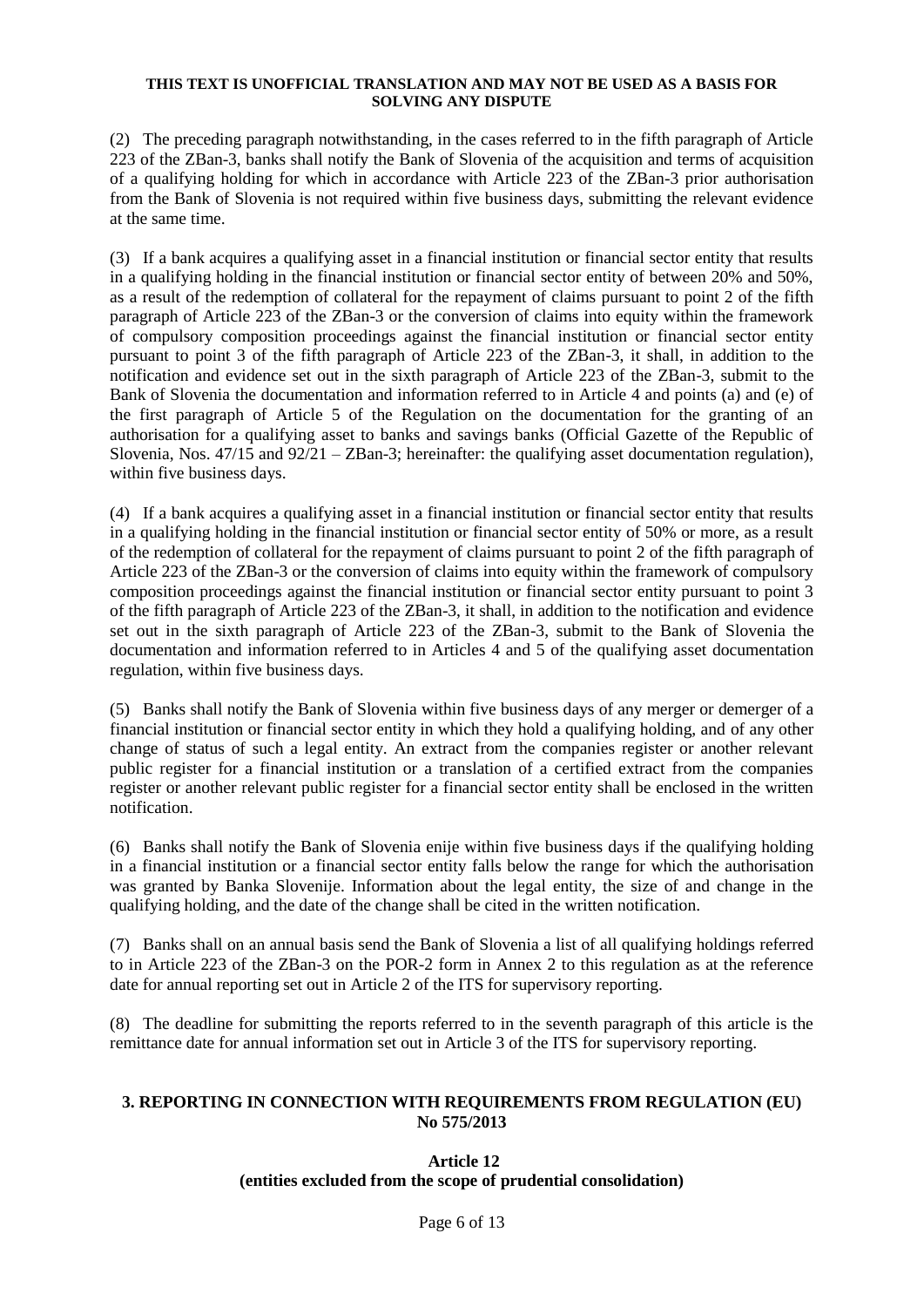(1) Banks shall notify the Bank of Slovenia in advance of any entity that they wish to exclude from the scope of prudential consolidation pursuant to the first paragraph of Article 19 of Regulation (EU) No 575/2013, submitting the following information at the same time:

- (a) the name of the entity,
- (b) a description of the entity's business activities,
- (c) a description of the bank's most important transactions with the entity,
- (d) the amounts of the entity's on-balance-sheet assets and off-balance-sheet items as at the final day of the quarter of the current year,
- (e) the amounts of the on-balance-sheet assets and off-balance-sheet items of the parent undertaking or an undertaking that participates in the entity, as at the final day of the quarter of the current year,
- (f) the effective date of the exclusion of the entity from the scope of prudential consolidation.

(2) When the bank has already excluded one or more entities from the scope of prudential consolidation pursuant to the first paragraph of Article 19 of Regulation (EU) No  $575/2013$ , in the notification referred to in the first paragraph of this article it shall also submit the information set out in point (d) of the first paragraph of this article on an aggregated basis, including the relevant amounts for all previously excluded entities and the entity that it intends to exclude.

(3) The bank shall submit the notification and information referred to in the first paragraph of this article at least 10 days before the intended date of the exclusion of the entity from the scope of prudential consolidation.

(4) Should the conditions for the exclusion of an entity already excluded from the scope of prudential consolidation pursuant to the first paragraph of Article 19 of Regulation (EU) No 575/2013 no longer be met, the bank shall notify the Bank of Slovenia of this fact and of the reasons that the conditions are no longer met within five business days of the changed circumstances occurring.

### **Article 13 (sub-consolidation under Article 22 of Regulation (EU) No 575/2013)**

(1) If a bank, as a subsidiary institution required to apply sub-consolidation of entities in third countries, chooses not to apply the prescribed requirements and the associated reporting requirements pursuant to the second paragraph of Article 22 of Regulation (EU) 575/2013, including reporting pursuant to Article 15 of this regulation, it shall notify the Bank of Slovenia thereof in advance and at the same time provide comprehensive information on the fulfilment of the condition for the nonapplication of the requirements and associated reporting requirements referred to in the second paragraph of Article 22 of Regulation (EU) 575/2013.

(2) The bank shall submit the notification and information referred to in the preceding paragraph at least 10 days before the intended date of the non-application of the requirements and reporting requirements referred to in the second paragraph of Article 22 of Regulation (EU) 575/2013.

### **Article 14 (payment of returns on capital instruments)**

(1) Banks shall notify the Bank of Slovenia of the intended payment of interim dividends on Common Equity Tier 1 instruments referred to in point (a) of the first paragraph of Article 26 of Regulation (EU) No 575/2013 that reduces the amount of items of Common Equity Tier 1 capital or total capital on an individual basis at least one month before the date of the intended payment, submitting at the same time the resolution passed by the bank's governing body and other evidence related to the amount of interim dividends pursuant to the Companies Act (Official Gazette of the Republic of Slovenia, Nos. 65/09 [official consolidated version], 33/11, 91/11, 32/12, 57/12, 44/13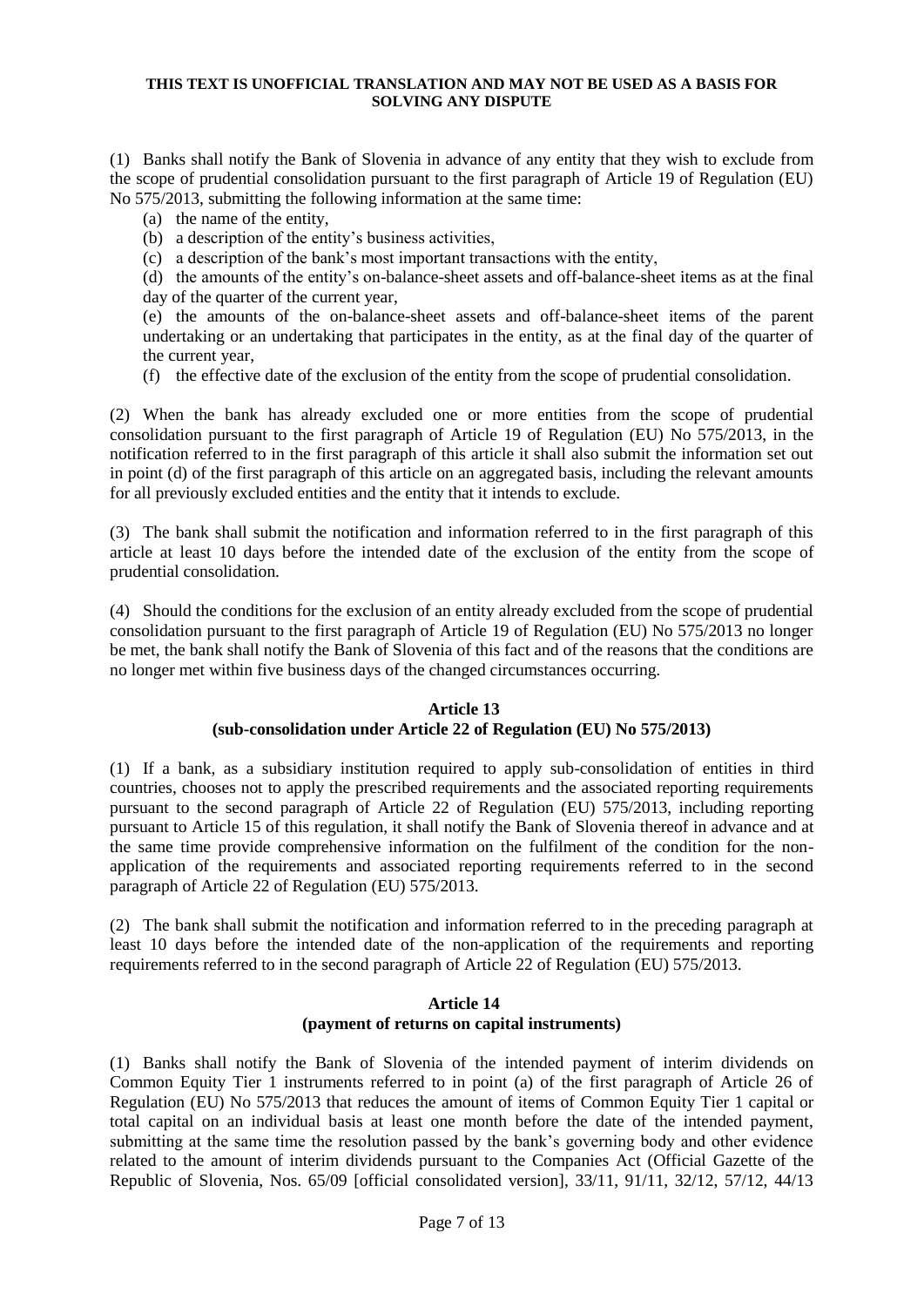[constitutional court judgement], 82/13, 55/15, 15/17, 22/19 – ZPosS, 158/20 – ZIntPK-C and 18/21; hereinafter: the ZGD-1).

(2) In addition to the notification referred to in the preceding paragraph, banks shall also notify the Bank of Slovenia of the intended payment of interim dividends on preference shares that reduces the amount of items of total capital on an individual basis at least one month before the date of the payment, submitting the resolution passed by the bank's governing body and other evidence related to the amount of interim dividends pursuant to the ZGD-1 at the same time.

(3) Banks shall notify the Bank of Slovenia of the cancellation of distributions on Additional Tier 1 instruments as envisaged in point (l) of the first paragraph of Article 52 of Regulation (EU) No 575/2013 within five business days of the passing of the relevant resolution by the bank's governing body.

### **Article 15 (qualifying holdings outside financial sector)**

(1) For the purposes of monitoring the fulfilment of requirements with regard to qualifying holdings outside the financial sector set out in Articles 89 to 91 of Regulation (EU) No 575/2013, banks shall report quarterly to the Bank of Slovenia on their qualifying holdings outside the financial sector on the POR-3 form in Annex 3 to this regulation as at the reference dates for quarterly reporting set out in Article 2 of the ITS for supervisory reporting.

(2) The obligation set out in the preceding paragraph shall also apply to subsidiary banks that in accordance with Article 22 of Regulation (EU) No 575/2013 are required to apply sub-consolidation of entities from third countries, on the basis of their sub-consolidated situation.

(3) The deadline for submitting the report referred to in the first paragraph of this article is the remittance date for quarterly information set out in Article 3 of the ITS for supervisory reporting.

#### **Article 16**

## **(nomination of ECAI for the purposes of calculating capital requirements for credit risk under the standardised approach)**

(1) Banks shall notify the Bank of Slovenia in accordance with Article 138 of Regulation (EU) No 575/2013 of the nomination of external credit assessment institutions (hereinafter: ECAIs) and in accordance with Article 137 of Regulation (EU) No 575/2013 of the nomination of export credit agencies (hereinafter: ECAs), of the revocation of the nomination of an ECAI or ECA, and of any changes in exposure classes set out in Article 112 of Regulation (EU) No 575/2013 for the nominated ECAIs within five business days of the decision being taken by the bank's governing body.

(2) Banks shall cite the following in the notification referred to in the preceding paragraph:

(a) upon nomination: the name of the ECAI or ECA and the exposure classes set out in Article 112 of Regulation (EU) No 575/2013 to which the external credit assessments of the nominated ECAI will apply;

(b) upon revocation of the nomination: the name of the nominated ECAI or ECA and the exposure classes set out in Article 112 of Regulation (EU) No 575/2013 to which the external credit assessments of the ECAI will no longer apply and the relevant arguments for the decision;

(c) upon changes in exposure class: the name of the nominated ECAI, the exposure class set out in Article 112 of Regulation (EU) No 575/2013, and the arguments for the change.

#### **Article 17 (exposure to concentration risk)**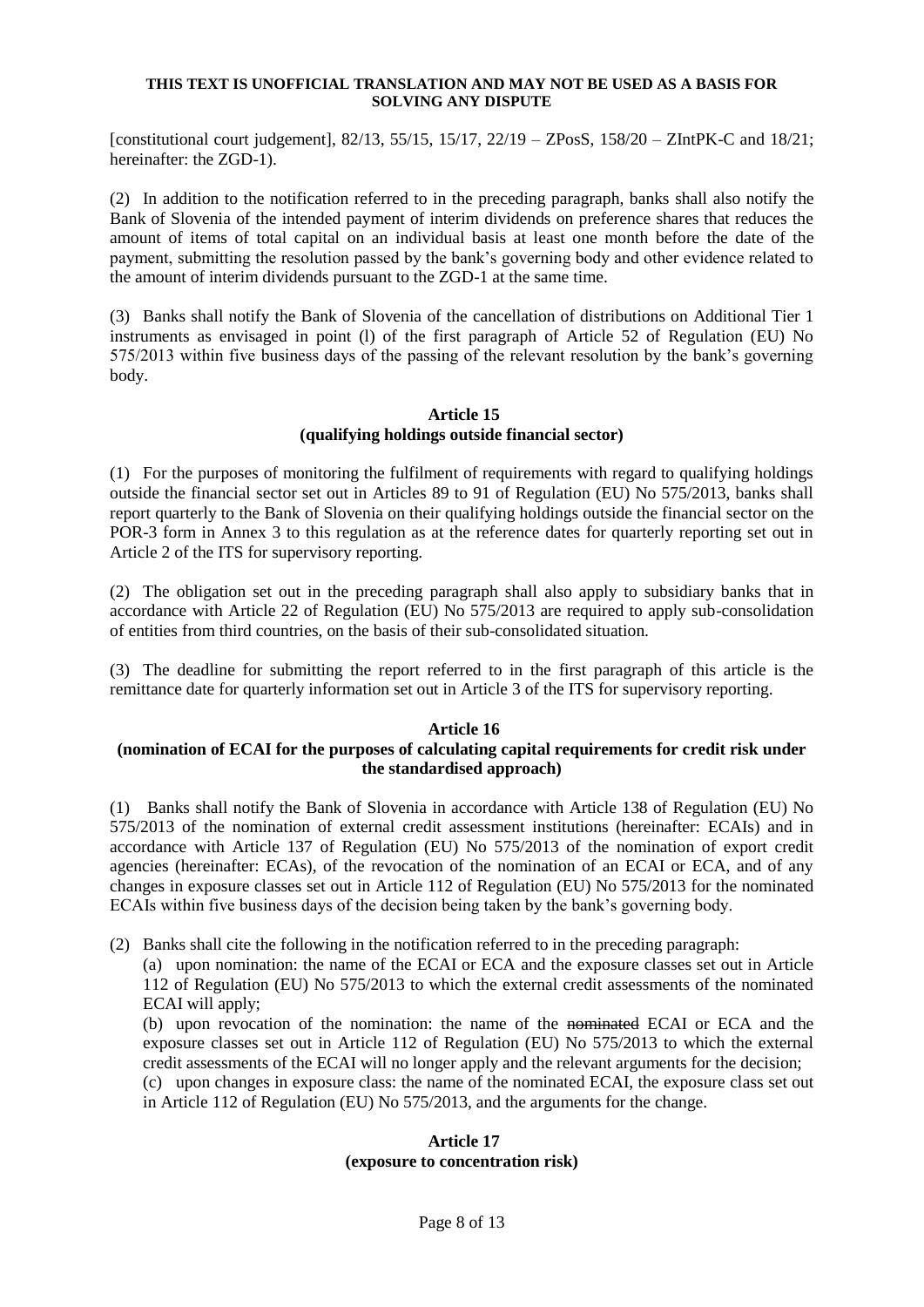(1) Banks shall report quarterly to the Bank of Slovenia on their total exposure to individual clients or to groups of connected clients when the exposure reaches or exceeds 10% of the bank's Tier 1 capital on the POR-4 form in Annex 4 to this regulation as at the reference dates for quarterly reporting set out in Article 2 of the ITS for supervisory reporting. The total exposure to an individual client or a group of connected clients is the sum of direct and indirect exposures to the client or the group of connected clients.

(2) For the purposes referred to in the previous paragraph of this article, banks shall:

(a) take account of the exposure value prior to any reduction for impairments and provisions,

(b) not take account of connections with central government in identifying a group of connected clients,

(c) not take account of indirect exposures to clients included in the same group of connected clients as the underlying debtor for which credit protection has been provided.

(3) In the report referred to in the first paragraph of this article banks shall also report on any significant findings from analysis of concentration risk from:

(a) indirect exposures as defined in the third paragraph of Article 2 of this regulation,

(b) indirect exposures to collateral issuers and guarantee providers (where the bank has applied the substitution approach) and exposures from transactions with underlying assets in accordance with the fourth paragraph of Article 399 of Regulation (EU) No 575/2013.

(4) The deadline for submitting the report referred to in the first paragraph of this article is the remittance date for quarterly information set out in Article 3 of the ITS for supervisory reporting.

#### **Article 18 (compliance with liquidity requirements)**

(1) Banks shall send the Bank of Slovenia a plan for the timely restoration of compliance referred to in Article 414 of Regulation (EU) No 575/2013 in connection with the liquidity coverage requirements set out in Article 412 of Regulation (EU) No 575/2013 within three business days and in connection with the stable funding requirement set out in the first paragraph of Article 413 of Regulation (EU) No 575/2013 within seven business days of the day when the bank no longer complied or when it expected that it would no longer meet the requirements set out in one or both of the aforementioned articles of Regulation (EU) No 575/2013 and officially notified the Bank of Slovenia accordingly.

(2) The plan referred to in the preceding paragraph shall contain the following information:

(a) the timeframe in which the bank intends to restore compliance with Article 412 or with the first paragraph of Article 413 of Regulation (EU) No 575/2013, and

(b) the bank's measures to comply with the requirements set out in Article 412 and the first paragraph of Article 413 of Regulation (EU) No 575/2013.

#### **Article 19**

# **(inclusion of shares or units in CIUs in the liquidity buffer)**

(1) Banks that intend to report shares or units in collective investment undertakings (hereinafter: CIUs) as liquid assets for the purposes of the liquidity coverage requirement in accordance with the first paragraph of Article 15 of Delegated Regulation (EU) No 2015/61 shall send the Bank of Slovenia documentation with the methodology and procedures to calculate the market value and haircuts for shares or units in CIUs referred to in the fourth paragraph of Article 15 of Delegated Regulation (EU) No 2015/61, by the remittance date of the report in connection with the liquidity coverage requirement in which the shares or units in CIUs are being included as liquid assets for the first time.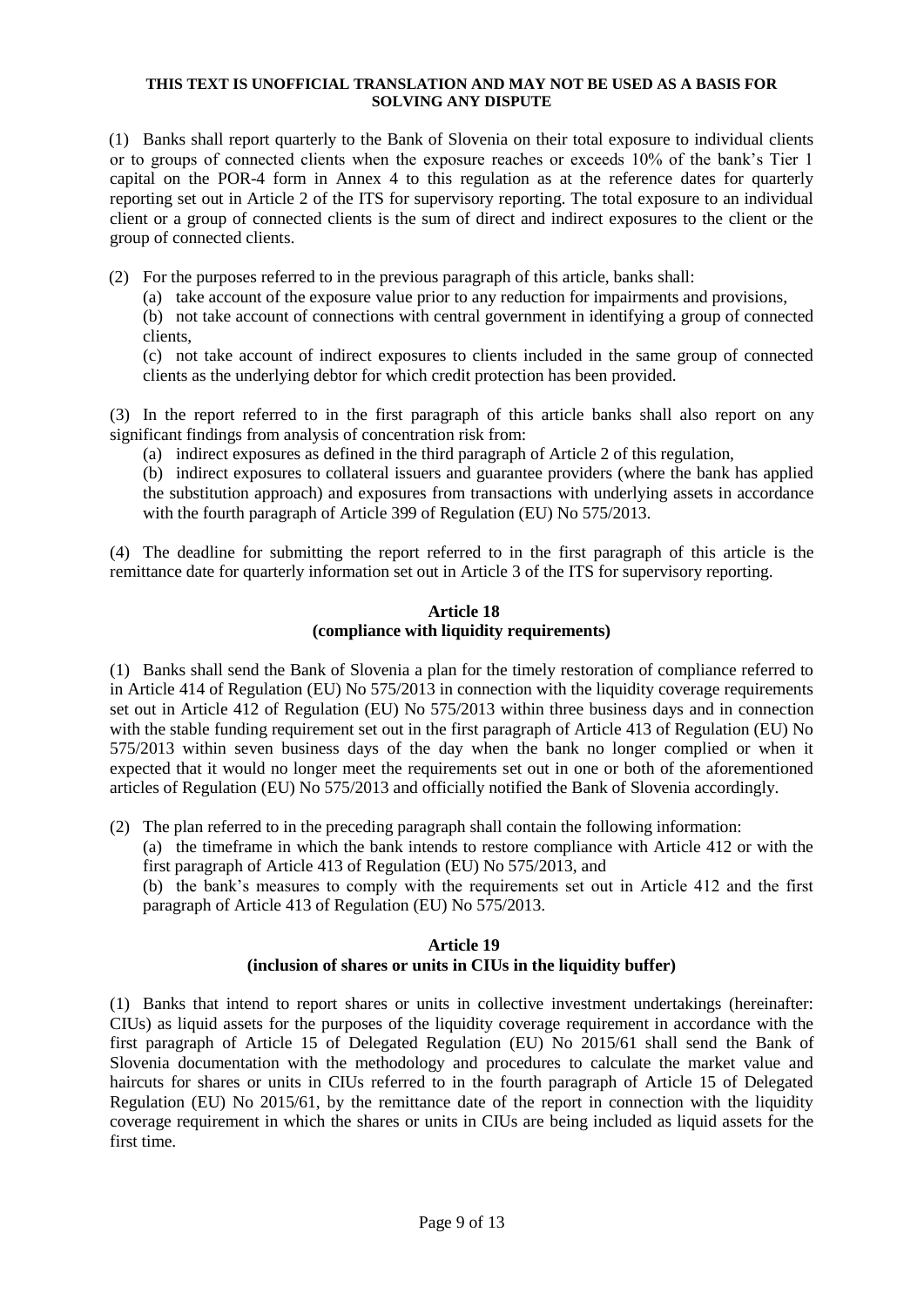(2) Banks that do not intend to develop methodologies to calculate the market value and haircuts for shares or units in CIUs that they wish to report as liquid assets for the purposes of the liquidity coverage requirement shall send Banka Slovenije, at least two months before the planned reporting, an explanation with their arguments that the materiality of the exposures in such shares or units in CIUs does not justify the development of internal methodologies. Banks may report shares or units in CIUs as liquid assets without the development of methodologies and procedures referred to in the fourth paragraph of Article 15 of Delegated Regulation (EU) No 2015/61 only on the basis of having obtained the Bank of Slovenia's consent.

(3) For the purposes of the explanation referred to in the preceding paragraph, the bank shall submit:

(a) an indication of the CIU whose shares or units it wishes to report as liquid assets for the purposes of the liquidity coverage requirement,

(b) the defined materiality threshold for exposures in shares or units in CIUs referred to in the preceding point, including the bank's internal policies and other bylaws with regard to the definition of the materiality of an exposure,

(c) the stock of investments in shares or units in CIUs referred to in point (a) of this paragraph and the ratio of the stock of investments in shares or units in CIUs to the stock of liquid assets for the purposes of the liquidity coverage requirement, plus the stock of investments in shares or units in CIUs as at the final day of the month for a period of one year before the submission of the explanation,

(d) an indication of the third party referred to in point (a) or (b) of the fourth paragraph of Article 15 of Delegated Regulation (EU) No 2015/61 that will calculate and report the market values and haircuts for shares or units in CIUs referred to in point (a) of this paragraph.

## **Article 20**

## **(additional liquidity outflows for other products and services for the purposes of the liquidity coverage requirement)**

(1) Banks shall on an annual basis send the Bank of Slovenia a report on products and services referred to in the second paragraph of Article 23 of Delegated Regulation (EU) No 2015/61 as at the reference date for annual reporting set out in Article 2 of the ITS for supervisory reporting.

(2) The report referred to in the preceding paragraph shall contain the following:

(a) documentation or an explanation that makes evident how the bank defined the likelihood and potential volume of liquidity outflows in the next 30 calendar days and the estimated volume of liquidity outflows for individual products and services referred to in the first paragraph of this article in the next 30 calendar days, whereby it should be evident from the documentation or explanation how the bank takes account of the stress scenarios referred to in Article 5 of Delegated Regulation (EU) No 2015/61 in the assessment;

(b) the stock of liabilities for each type of product and service referred to in the preceding paragraph as at the final day of the month for each month of the previous year;

(c) the volume of liquidity outflows in connection with products and services referred to in the preceding paragraph in each month of the previous year;

(d) the bank's proposal with regard to the level of outflows for each type of product and service referred to in the first paragraph of this article, whereby the proposed level of outflows reflects the ratio between the estimated volume of liquidity outflows in the next 30 calendar days referred to in point (a) of this paragraph and the stock of liabilities for each type of product and service referred to in point (b) of this paragraph.

(3) The deadline for submitting the report referred to in the first paragraph of this article is the remittance date for annual information set out in Article 3 of the ITS for supervisory reporting.

### **Article 21 (additional outflows for the purpose of the liquidity coverage requirement)**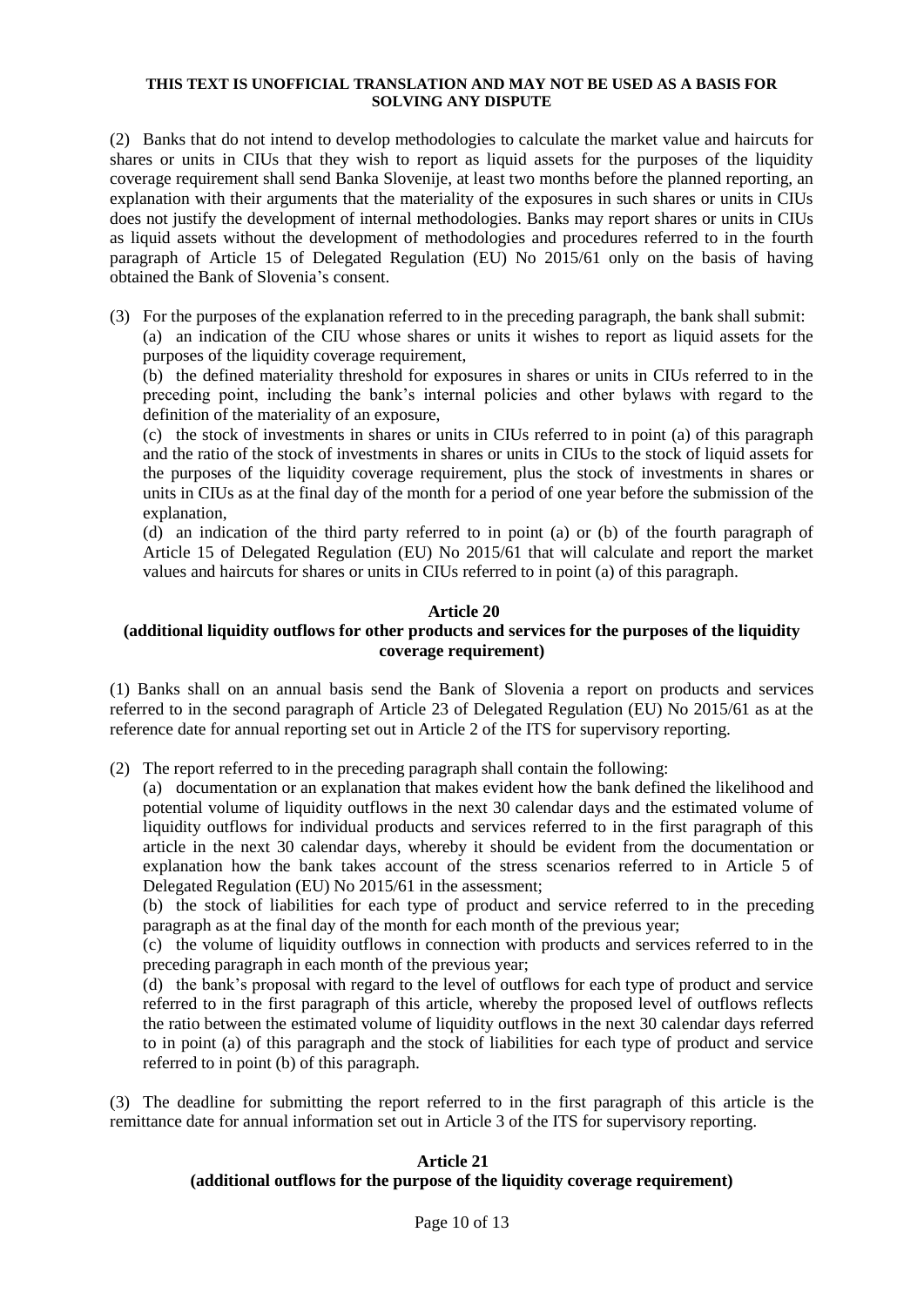(1) Banks shall notify the Bank of Slovenia of all concluded contracts referred to in the second paragraph of Article 30 of Delegated Regulation (EU) No 2015/61 within three business days of:

(a) the date of conclusion of the contract,

(b) the date of a change in the contractual terms relating to a deterioration in the bank's credit quality and the resulting liquidity outflows or additional collateral needs in the next 30 days,

(2) The report referred to in the preceding paragraph shall contain the following:

(a) essential information from the contract encompassing at least the contracting parties, the amount, maturity and subject of the contract, and a description of the contractual terms that in the event of a deterioration in the bank's credit quality would result in liquidity outflows or additional collateral needs in the next 30 days,

(b) the size of the outflows or additional collateral needs referred to in the preceding point.

(3) In the event of a deterioration in the bank's credit quality in accordance with the second paragraph of Article 30 of Delegated Regulation (EU) No 2015/61 that could result in liquidity outflows or additional collateral needs, the bank shall notify the Bank of Slovenia accordingly within three business days of the change occurring.

## **4. OTHER REPORTING**

## **Article 22 (notification of corporate restructuring)**

(1) The bank and the BAMC shall notify the Bank of Slovenia of any restructuring of the corporate on the PRESTR form in Annex 5 to this regulation within ten business days of the restructuring agreement being concluded with the corporate or of the decision approving the financial restructuring agreement or approving compulsory composition or simplified compulsory composition becoming final. The restructuring agreement and the information and documentation referred to in the first and second paragraphs of Article 37 of the Regulation on credit risk management at banks and savings banks (Official Gazette of the Republic of Slovenia, No. 115/21; hereinafter: the credit risk management regulation) shall also be enclosed in the aforementioned form.

(2) The notification referred to in the preceding paragraph shall be required when corporates of the following type are participating in the restructuring:

- 1. those classed as large or medium-size enterprises pursuant to Article 55 of the ZGD-1;
- 2. those classed as small enterprises pursuant to the ZGD-1, when the total exposure of all of the banks exposed to the corporate stands at more than EUR 3 million and at least three banks are included in the restructuring; or
- 3. those that are entities in a group as defined in Article 63 of the ZGD-1, when any corporate in the group meets the conditions set out in points 1 or 2 of this paragraph.

(3) Whenever several creditor banks are involved in the forbearance of an exposure to a specific corporate, the coordinator referred to in the fourth paragraph of Article 37 of the credit risk management regulation shall be responsible for notifying the Bank of Slovenia, unless mutually agreed otherwise by the banks.

(4) Should a corporate be more than 90 days in arrears in the settlement of a material credit liability according to the new amortisation schedule drafted during the restructuring of the exposure, and the bank or the BAMC assesses that further restructuring of the exposure to this corporate is no longer reasonable, the bank or the BAMC shall notify the Bank of Slovenia accordingly within thirty days of the day on which the aforementioned arrears in repayment occurred.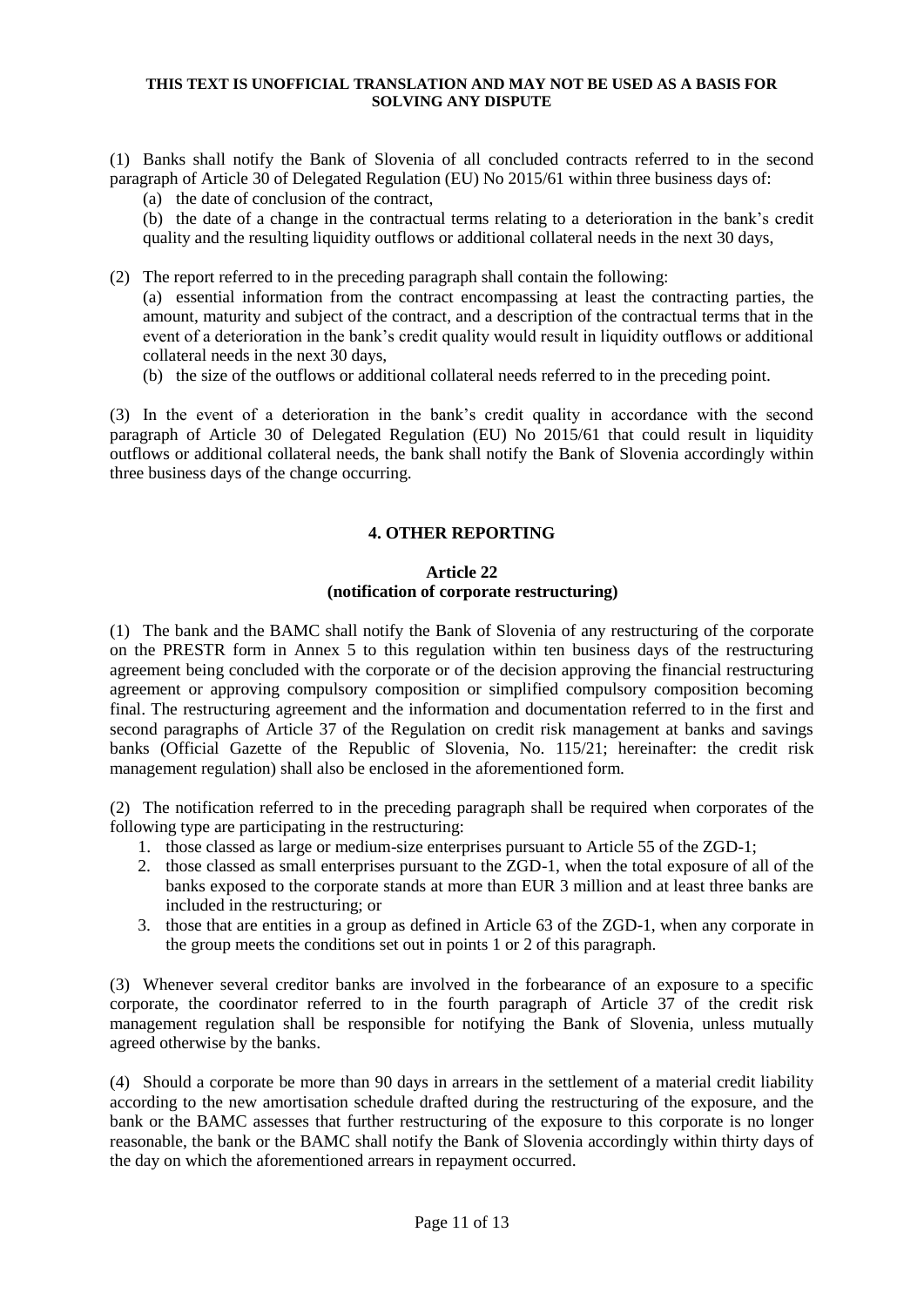## **Article 23 (corrections to reports)**

(1) Should any of the information in the reports cited in this regulation change as a result of auditor's revisions, the bank shall send the Bank of Slovenia revisions of the previously submitted reports or new reports including the revised information within five business days of the revised information arising.

(2) The provisions of the preceding paragraph shall also apply *mutatis mutandis* to the treatment of the bank following the audit, for a period that is shorter than the financial year.

(3) Banks are expected to do the same, *mutatis mutandis*, as provided for in the first paragraph of this article in the case of other corrections to submitted notifications, reports and other information as prescribed by this regulation.

### **Article 24 (other reporting requirements)**

Banks shall notify the Bank of Slovenia of all other requirements deriving directly from regulations pursuant to the second paragraph of Article 9 of the ZBan-3 that are not regulated in detail in the aforementioned regulations, within five business days of the circumstances arising or the changes occurring.

## **5. METHOD OF REPORTING**

#### **Article 25 (general)**

Banks shall submit to the Bank of Slovenia notifications, reports and other information referred to in this regulation by the prescribed deadlines via the B2B system using the Individual Facts and Circumstances (PDO) field by means of a digital certificate. Banks shall submit reports on the POR and PRESTR forms annexed to this regulation in the form of Excel files. The instructions for obtaining a digital certificate and exchanging files are laid down in more detail in the technical guidelines published on the Bank of Slovenia website (under Reporting).

# **6. TRANSITIONAL AND FINAL PROVISIONS**

#### **Article 26 (cessation of validity)**

(1) On the day this regulation enters into force, the Regulation on the Reporting of Individual Facts and Circumstances of Banks and Savings Banks (Official Gazette of the Republic of Slovenia, Nos. 63/15, 104/15, 42/16, 68/17, 33/18 and 92/21 – ZBan-3) shall cease to be in force.

(2) On the day this regulation enters into force, the POR and PRESTR forms forming an integral part of the Regulation on the Reporting of Individual Facts and Circumstances of Banks and Savings Banks (Official Gazette of the Republic of Slovenia, Nos. 63/15, 104/15, 42/16, 68/17, 33/18 and 92/21 – ZBan-3) shall be deleted.

# **Article 27 (entry into force)**

Page 12 of 13